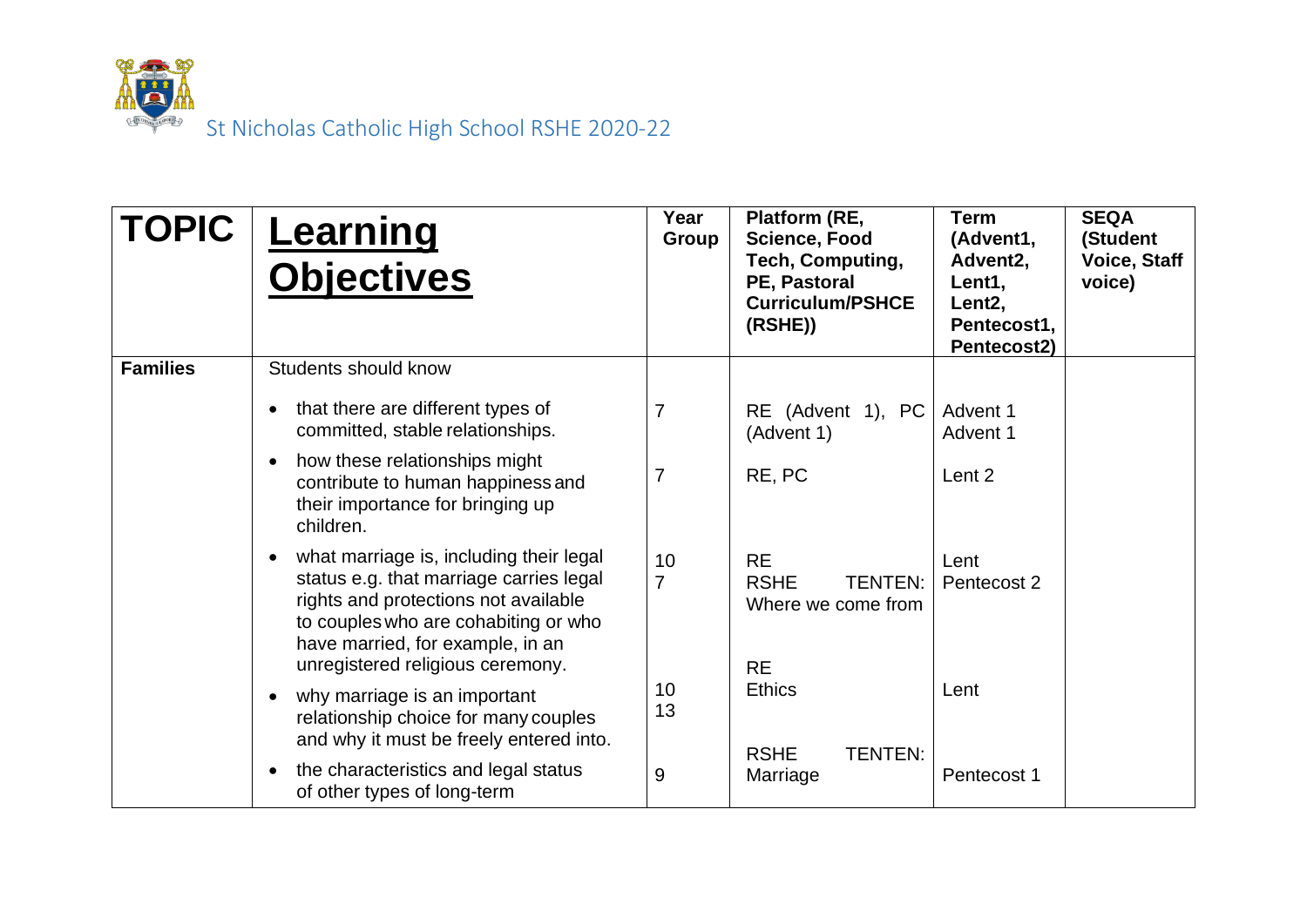

|                                                                 | relationships.<br>the roles and responsibilities of<br>$\bullet$<br>parents with respect to raising of<br>children, including the characteristics<br>of successful parenting.<br>how to determine whether other children,<br>$\bullet$<br>adults or sources of information are<br>trustworthy: judge when a family, friend,<br>intimate or other relationship is unsafe<br>(and to recognise this in others'<br>relationships); and, how to seek help or<br>advice, including reporting concerns<br>about others, if needed. | 10<br>10<br>8<br>10<br>$\overline{7}$<br>8 | <b>RE</b><br><b>RSHE</b><br><b>TENTEN:</b><br>Parenthood<br><b>PSHCE Year 1</b><br><b>PSHCE Year 1</b><br>RSHE TENTEN: My<br>life on screen<br><b>RSHE</b><br><b>TENTEN:</b><br><b>Wider World</b>                                                          | Lent<br>Lent 2<br>Advent 1<br>Lent 2<br>Lent 1<br>Lent 1        |  |
|-----------------------------------------------------------------|------------------------------------------------------------------------------------------------------------------------------------------------------------------------------------------------------------------------------------------------------------------------------------------------------------------------------------------------------------------------------------------------------------------------------------------------------------------------------------------------------------------------------|--------------------------------------------|-------------------------------------------------------------------------------------------------------------------------------------------------------------------------------------------------------------------------------------------------------------|-----------------------------------------------------------------|--|
| <b>Respectful</b><br>relationships,<br>including<br>friendships | Students should know<br>the characteristics of positive and healthy<br>friendships (in all contexts, including<br>online) including: trust, respect, honesty,<br>kindness, generosity, boundaries,<br>privacy, consent and the management of<br>conflict, reconciliation and ending<br>relationships. This includes different<br>(non-sexual) types of relationship.<br>practical steps they can take in a range                                                                                                             | $\overline{7}$<br>9<br>10<br>7             | <b>RSHE</b><br><b>TENTEN: Healthy</b><br>Inside and Out<br><b>Family and Friends</b><br>RSHE TENTEN: In<br>control of my choices<br><b>RSHE</b><br><b>TENTEN:</b><br><b>Authentic Freedom</b><br><b>RSHE</b><br><b>TENTEN:</b><br><b>Living Responsibly</b> | Advent 1<br>Advent 2<br>Lent 1<br>Advent 1<br>Lent <sub>2</sub> |  |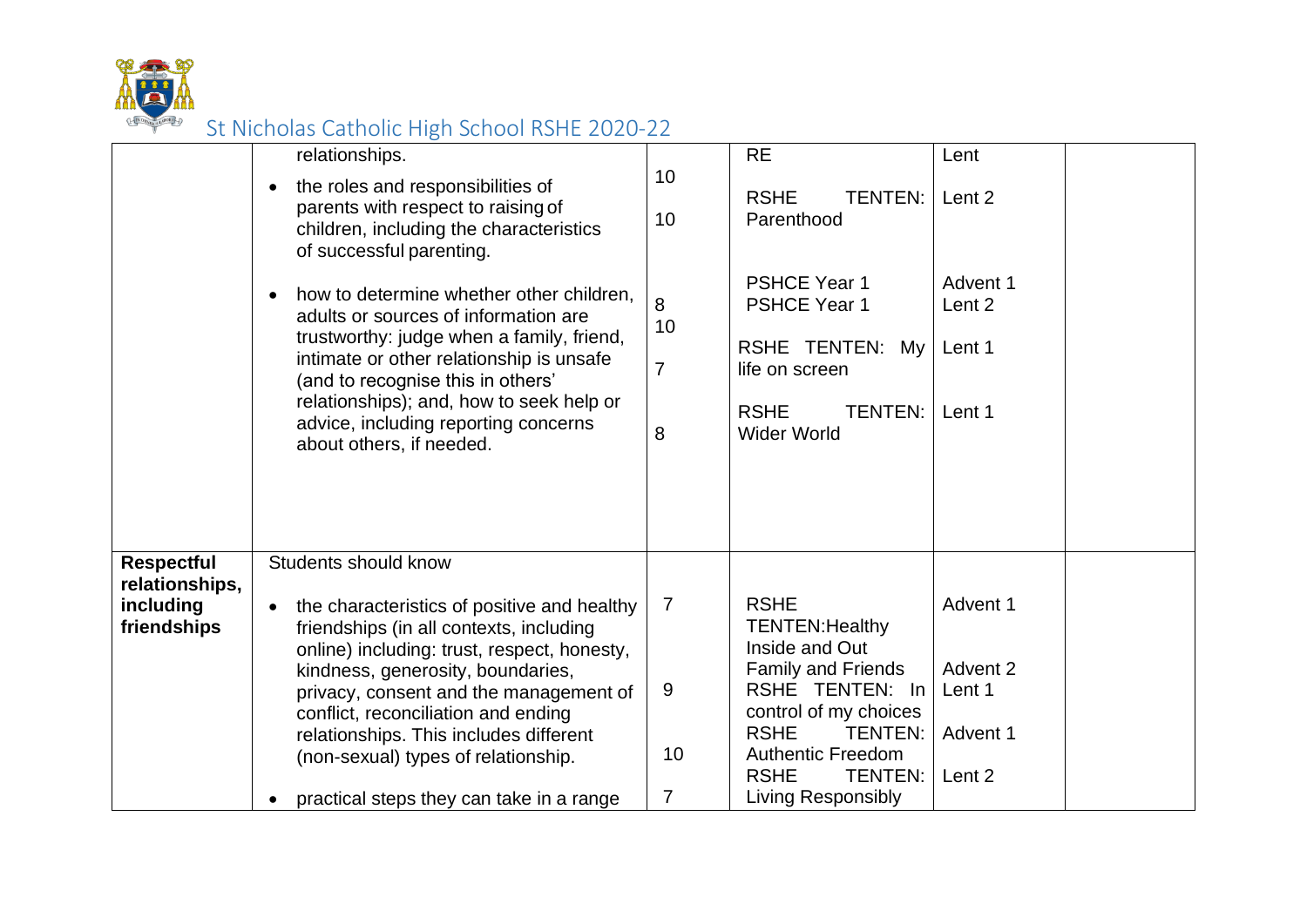

| of different contexts to improve or<br>support respectful relationships.                                                                                                                                                                |                                |                                                                                                                                              | Lent 1                                                               |
|-----------------------------------------------------------------------------------------------------------------------------------------------------------------------------------------------------------------------------------------|--------------------------------|----------------------------------------------------------------------------------------------------------------------------------------------|----------------------------------------------------------------------|
| how stereotypes, in particular<br>stereotypes based on sex, gender,<br>race, religion, sexual orientation or<br>disability, can cause damage (e.g.<br>how they might normalise non-<br>consensual behaviour or encourage<br>prejudice). | 8<br>10<br>8<br>$\overline{7}$ | <b>RE</b><br><b>RE</b><br><b>RSHE</b><br><b>TENTEN:</b><br><b>Tough Relationships</b><br><b>RE</b><br><b>RSHE</b><br><b>TENTEN:</b><br>Tough | Pentecost<br>Lent 1<br>Advent 1<br>Lent 1<br>Pentecost 1<br>Advent 2 |
| that in school and in wider society<br>they can expect to be treated with<br>respect by others, and that in turn<br>they should show due respect to<br>others, including people in positions                                            | 8                              | Relationships/Wider<br>World                                                                                                                 | Lent<br>Advent 2<br>Pentecost 1<br>Lent 1                            |
| of authority and due tolerance of<br>other people's beliefs.                                                                                                                                                                            | All                            | Sacred Space Anti-<br><b>Bullying Week</b>                                                                                                   |                                                                      |
| about different types of bullying<br>(including cyberbullying), the impact of<br>bullying, responsibilities of bystanders<br>to report bullying and how and where<br>to get help.                                                       | 8<br>8<br>9                    | <b>TENTEN:</b><br><b>RSHE</b><br>Appreciating<br>Difference/Wider<br>World<br><b>RSHE</b><br><b>TENTEN:</b><br>people<br>Love<br>use         | Lent 1<br>Pentecost 2                                                |
| that some types of behaviour within<br>relationships are criminal, including<br>violent behaviour and coercive<br>control.                                                                                                              | 10                             | things<br><b>RSHE</b><br><b>TENTEN:</b><br>Beliefs,<br>Values,<br><b>Attitudes</b><br><b>RSHE TENTEN: One</b>                                | Pentecost 2                                                          |
| what constitutes sexual harassment<br>and sexual violence and why these are                                                                                                                                                             | 9                              | hundred percent                                                                                                                              | Pentecost 2<br>Advent 2                                              |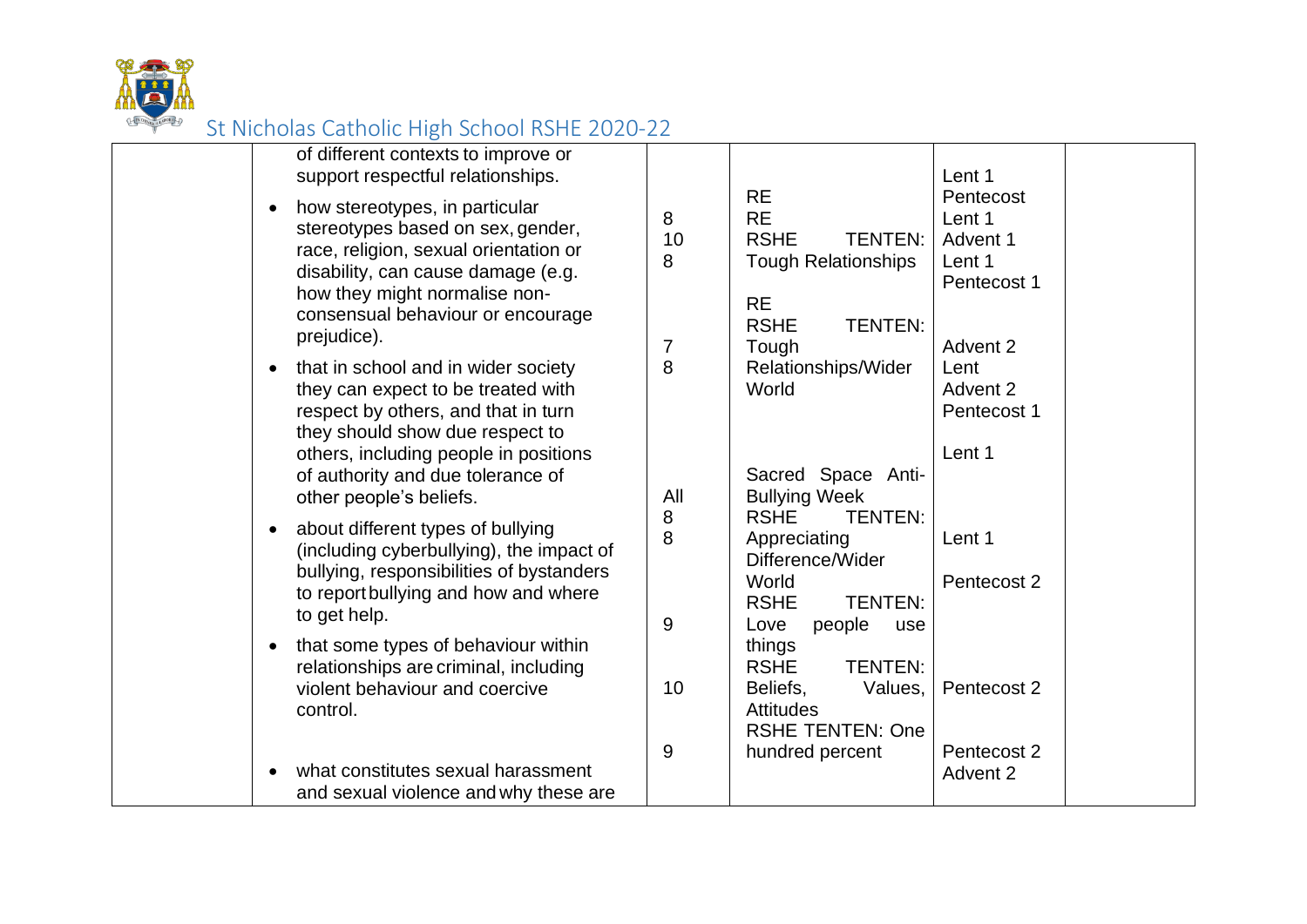

|                            | always unacceptable.<br>the legal rights and responsibilities<br>regarding equality (particularly with<br>reference to the protected characteristics<br>as defined in the Equality Act 2010) and<br>that everyone is unique and equal. | $\overline{7}$<br>$\overline{9}$<br>10   | <b>RSHE</b><br><b>TENTEN:</b><br>Living Responsibly<br><b>TENTEN:</b><br><b>RSHE</b><br>my rights<br>Knowing<br>and responsibilities.<br><b>RSHE</b><br><b>TENTEN:</b><br>Vision |                       |
|----------------------------|----------------------------------------------------------------------------------------------------------------------------------------------------------------------------------------------------------------------------------------|------------------------------------------|----------------------------------------------------------------------------------------------------------------------------------------------------------------------------------|-----------------------|
| <b>Online and</b><br>media | Students should know<br>rights,<br>responsibilities<br>their<br>and<br>opportunities online, including that the<br>same expectations of behaviour apply in<br>all contexts, including online.                                          | 8                                        | TENTEN: Lent 2<br><b>RSHE</b><br><b>Think</b><br>before<br>you<br>share                                                                                                          |                       |
|                            | about online risks, including that any<br>material someone provides to another<br>has the potential to be shared online<br>the difficulty of removing<br>and<br>potentially<br>compromising<br>material<br>placed online.              | $\overline{7}$<br>$\boldsymbol{8}$<br>10 | RSHE TENTEN: M   Lent 1<br>my life on screen<br><b>RSHE</b><br><b>TENTEN:</b><br><b>Think</b><br>before you<br>share<br><b>TENTEN:</b><br><b>RSHE</b><br>Abuse                   | Lent 2<br>Pentecost 1 |
|                            | not to provide material to others that<br>they would not want shared further and<br>not to share personal material which is                                                                                                            | 8                                        | <b>RSHE</b><br><b>TENTEN:</b><br><b>Think</b><br>before<br>you<br>share                                                                                                          | Lent 2                |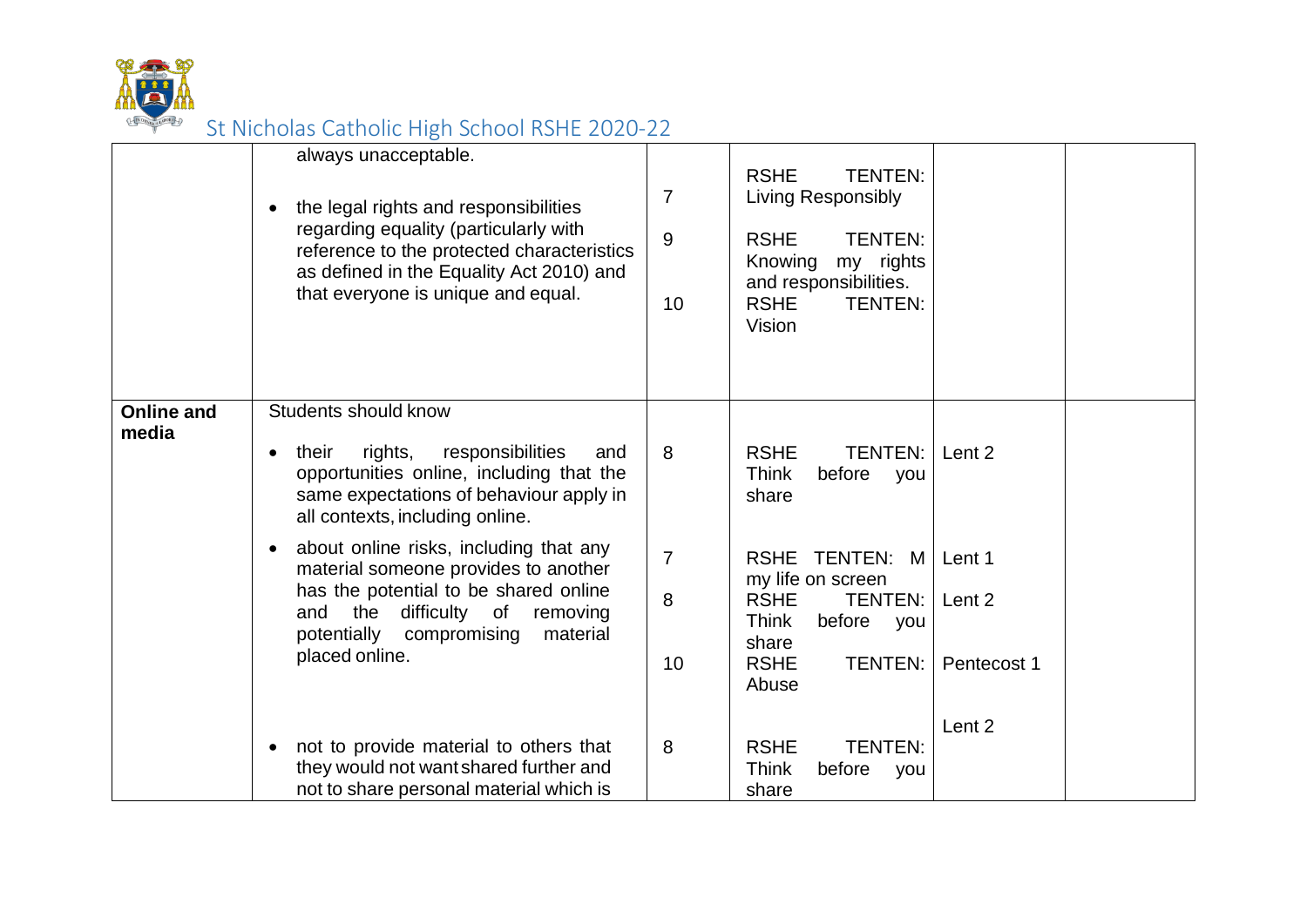

|                   | sent to them.<br>what to do and where to get support to                                                                                                                                                                                                                                                    | 9       | <b>RSHE</b><br><b>TENTEN:</b><br>Knowing<br>my Rights                                                                             | Pentecost 2<br>Lent 2 |
|-------------------|------------------------------------------------------------------------------------------------------------------------------------------------------------------------------------------------------------------------------------------------------------------------------------------------------------|---------|-----------------------------------------------------------------------------------------------------------------------------------|-----------------------|
|                   | report material or manage issues<br>online.                                                                                                                                                                                                                                                                | 8       | and Responsibilities<br><b>RSHE</b><br><b>TENTEN:</b>                                                                             |                       |
|                   | the impact of viewing harmful content.<br>that specifically sexually explicit<br>material e.g. pornography presents a<br>distorted picture of sexual behaviours,<br>can damage the way people see<br>themselves in relation to others and<br>negatively affect how they behave<br>towards sexual partners. | 9<br>10 | Think<br>before you<br>share<br><b>TENTEN:</b><br><b>RSHE</b><br>people<br>Love<br>use<br>things<br><b>RSHE</b><br><b>TENTEN:</b> | Advent 2              |
|                   | that sharing and viewing indecent<br>$\bullet$<br>images of children (including those<br>created by children) is a criminal<br>offence which carries severe<br>penalties including jail.                                                                                                                   |         | Abuse                                                                                                                             | Pentecost 1           |
|                   | how information and data is generated,<br>collected, shared and used online.                                                                                                                                                                                                                               | 10      | <b>PSHCE Year 1</b>                                                                                                               | Pentecost 2           |
| <b>Being safe</b> | <b>Students should know</b>                                                                                                                                                                                                                                                                                |         |                                                                                                                                   |                       |
|                   | the concepts of, and laws relating to,                                                                                                                                                                                                                                                                     | 9       | RSHE TENTEN: One   Pentecost 2                                                                                                    |                       |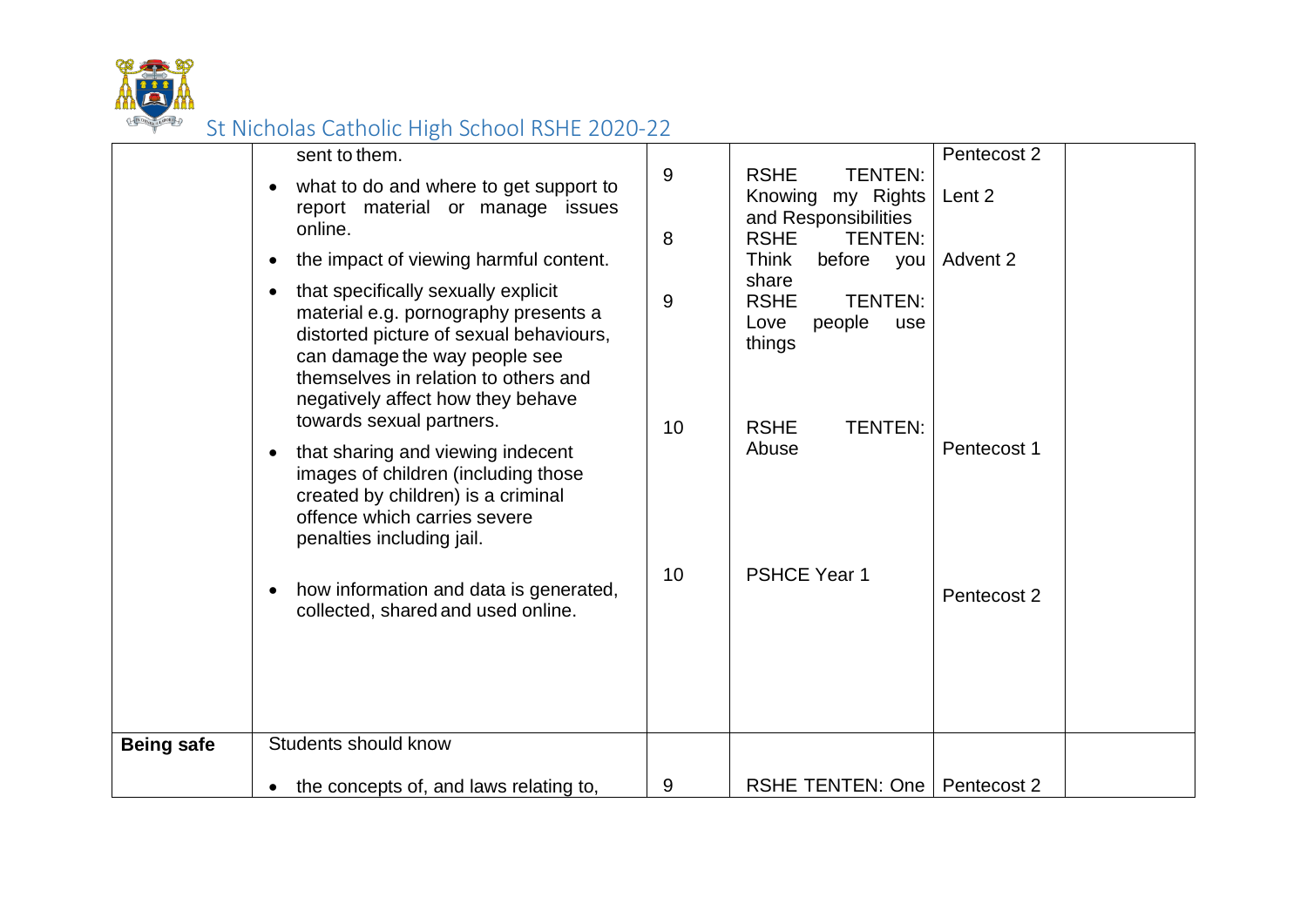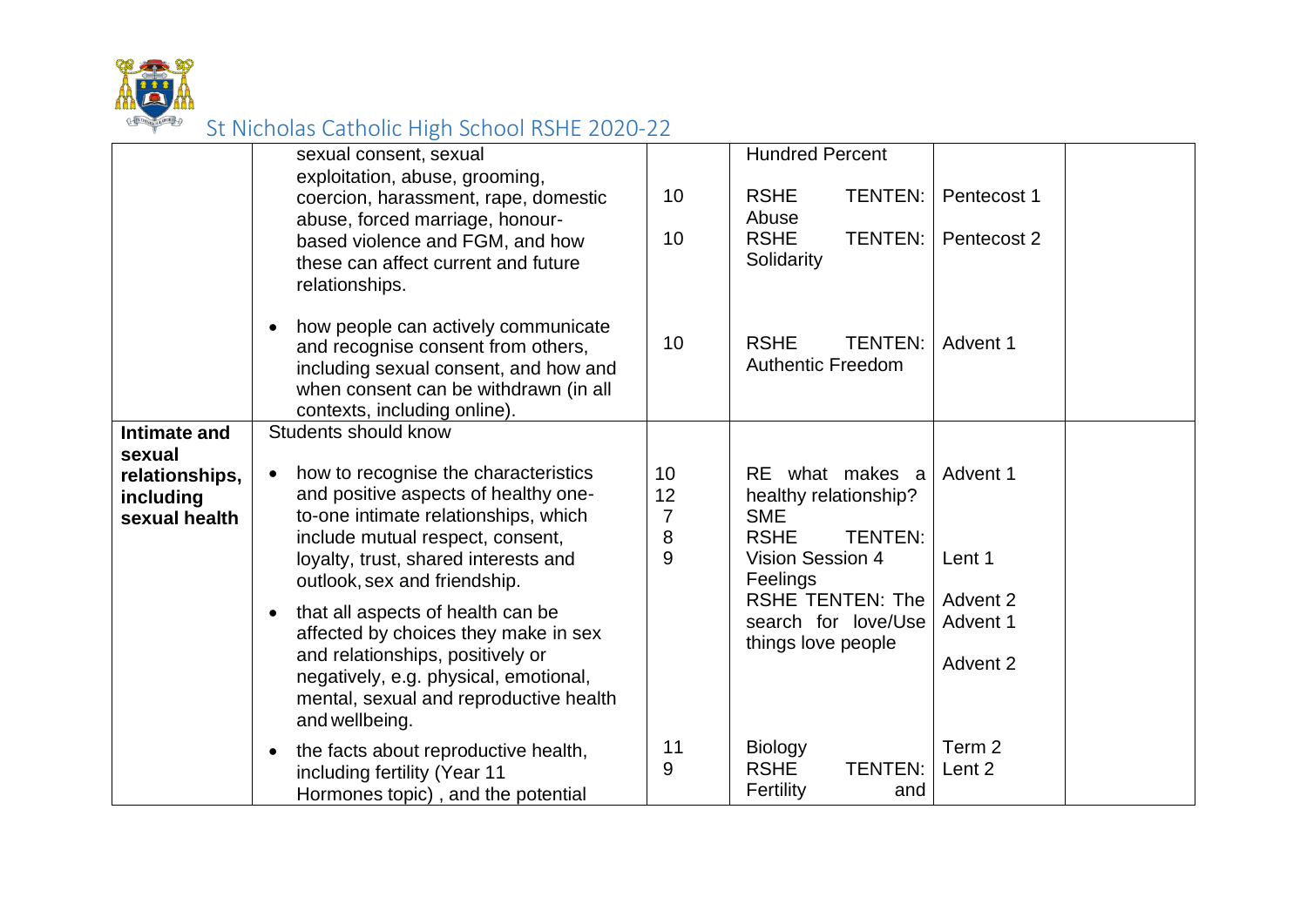

| impact of lifestyle on fertility for<br>men and women and menopause<br>(Yr 11 hormones).                                                                                                                                          |         | contraception                                                                                    |                                               |  |
|-----------------------------------------------------------------------------------------------------------------------------------------------------------------------------------------------------------------------------------|---------|--------------------------------------------------------------------------------------------------|-----------------------------------------------|--|
| that there are a range of strategies for<br>identifying and managing sexual<br>pressure, including understanding peer                                                                                                             | 10      | RE:<br>Concept<br>of <sub>l</sub><br>Sexual Relationships<br>within marriage                     | Advent 2                                      |  |
| pressure, resisting pressure and not<br>pressurising others.                                                                                                                                                                      | 8       | <b>RSHE</b><br>TENTEN:<br>Feelings<br>Biology - Nerves and                                       | Lent 1                                        |  |
| that they have a choice to delay sex<br>$\bullet$<br>or to enjoy intimacy without sex.                                                                                                                                            | 11      | hormones                                                                                         |                                               |  |
| the facts about the full range of<br>contraceptive choices, efficacy and<br>options available (Year 11<br>hormones topic).                                                                                                        | 9       | <b>RSHE</b><br><b>TENTEN:</b><br>Fertility<br>and<br>Contraception                               | Lent 2                                        |  |
| the facts around pregnancy (Yr 7<br>reproduction) including miscarriage<br>(mentioned in passing in Yr 7<br>reproduction if member of staff is<br>comfortable talking about it, often comes<br>up in questions asked by students) | 7<br>8  | Reproduction<br><b>TENTEN:</b><br><b>RSHE</b><br>Before I was Born                               | Term <sub>2</sub><br>Lent 1                   |  |
| that there are choices in relation to<br>pregnancy (with medically and legally<br>accurate, impartial information on all<br>options, including keeping the baby,                                                                  | 11<br>8 | Biology - Genetics<br>and inheritance                                                            | $Differs - see$<br>dept<br>schedule<br>Lent 1 |  |
| adoption, abortion (mentioned in<br>relation to embryo screening in (Yr 11<br>inheritance) for genetic disorders as a<br>potential option should a disease be                                                                     | 10      | <b>TENTEN:</b><br><b>RSHE</b><br>Before I was Born<br><b>RSHE</b><br>TENTEN:<br>Pregnancy<br>and | Lent 2                                        |  |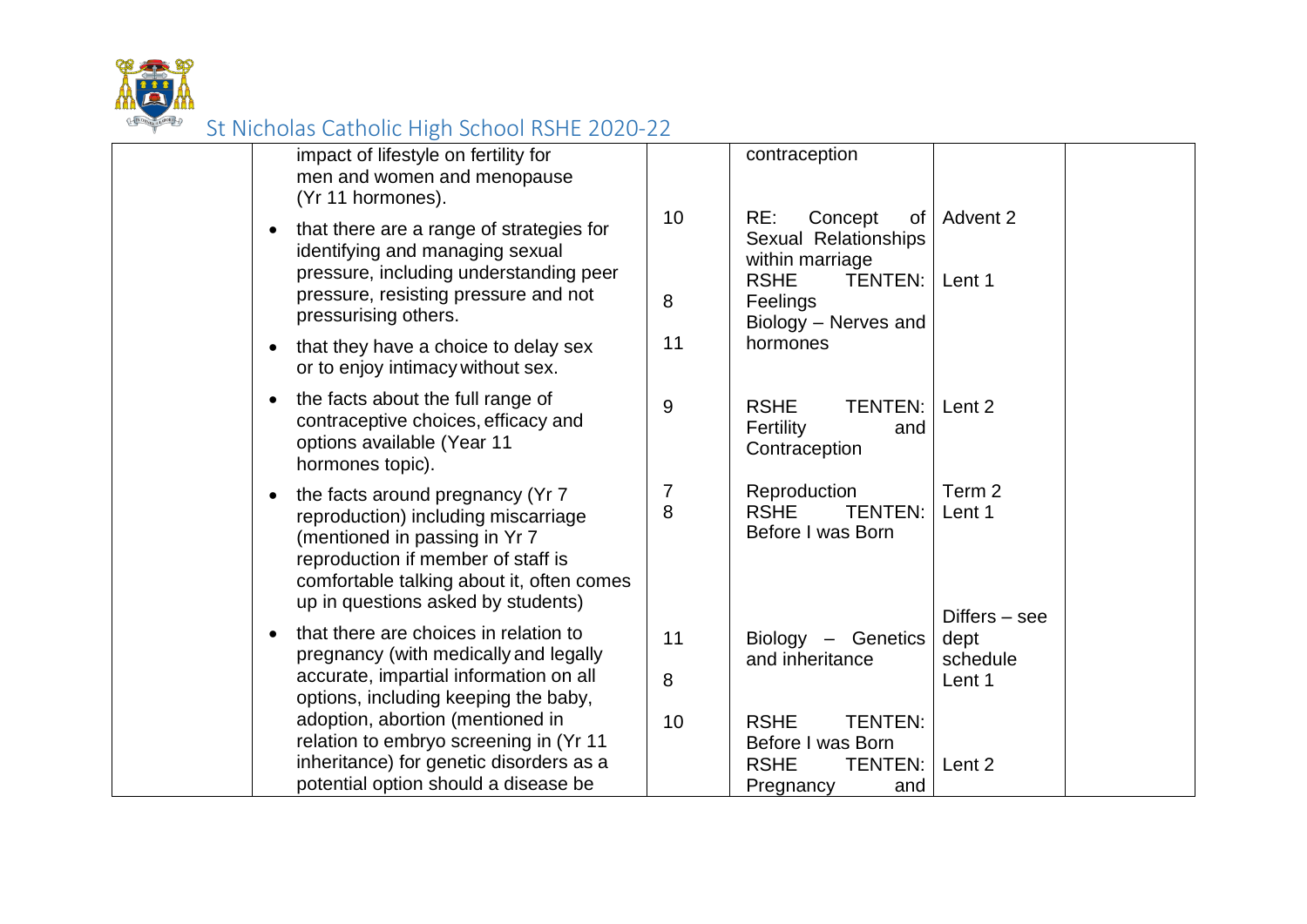

| discovered) and where to get further<br>Abortion<br>help).<br>how the different sexually transmitted<br>$\bullet$<br>10<br>Biology - NCD<br>Lent 2<br>infections (STIs), including HIV/AIDs,<br>are transmitted, how risk can be<br>reduced through safer sex (including<br>through condom use) and the<br>importance of and facts about testing.<br>10<br>Biology - NCD<br>Lent 2<br>about the prevalence of some STIs,<br>$\bullet$<br>the impact they can have on those<br>who contract them and key facts<br>about treatment.<br>PSHCE - Year 1<br>Pentecost 2<br>$\overline{7}$<br>how the use of alcohol and<br>$\bullet$<br>9<br>Pentecost 1<br>drugs can lead to risky sexual<br>11<br>Lent 1<br>behaviour.<br>Lent 2<br>10<br>Biology - NCD<br>how to get further advice, including how<br>$\bullet$<br>and where to access confidential sexual<br>and reproductive health advice and<br>treatment. |  |  |  |
|--------------------------------------------------------------------------------------------------------------------------------------------------------------------------------------------------------------------------------------------------------------------------------------------------------------------------------------------------------------------------------------------------------------------------------------------------------------------------------------------------------------------------------------------------------------------------------------------------------------------------------------------------------------------------------------------------------------------------------------------------------------------------------------------------------------------------------------------------------------------------------------------------------------|--|--|--|
|                                                                                                                                                                                                                                                                                                                                                                                                                                                                                                                                                                                                                                                                                                                                                                                                                                                                                                              |  |  |  |
|                                                                                                                                                                                                                                                                                                                                                                                                                                                                                                                                                                                                                                                                                                                                                                                                                                                                                                              |  |  |  |
|                                                                                                                                                                                                                                                                                                                                                                                                                                                                                                                                                                                                                                                                                                                                                                                                                                                                                                              |  |  |  |
|                                                                                                                                                                                                                                                                                                                                                                                                                                                                                                                                                                                                                                                                                                                                                                                                                                                                                                              |  |  |  |
|                                                                                                                                                                                                                                                                                                                                                                                                                                                                                                                                                                                                                                                                                                                                                                                                                                                                                                              |  |  |  |
|                                                                                                                                                                                                                                                                                                                                                                                                                                                                                                                                                                                                                                                                                                                                                                                                                                                                                                              |  |  |  |
|                                                                                                                                                                                                                                                                                                                                                                                                                                                                                                                                                                                                                                                                                                                                                                                                                                                                                                              |  |  |  |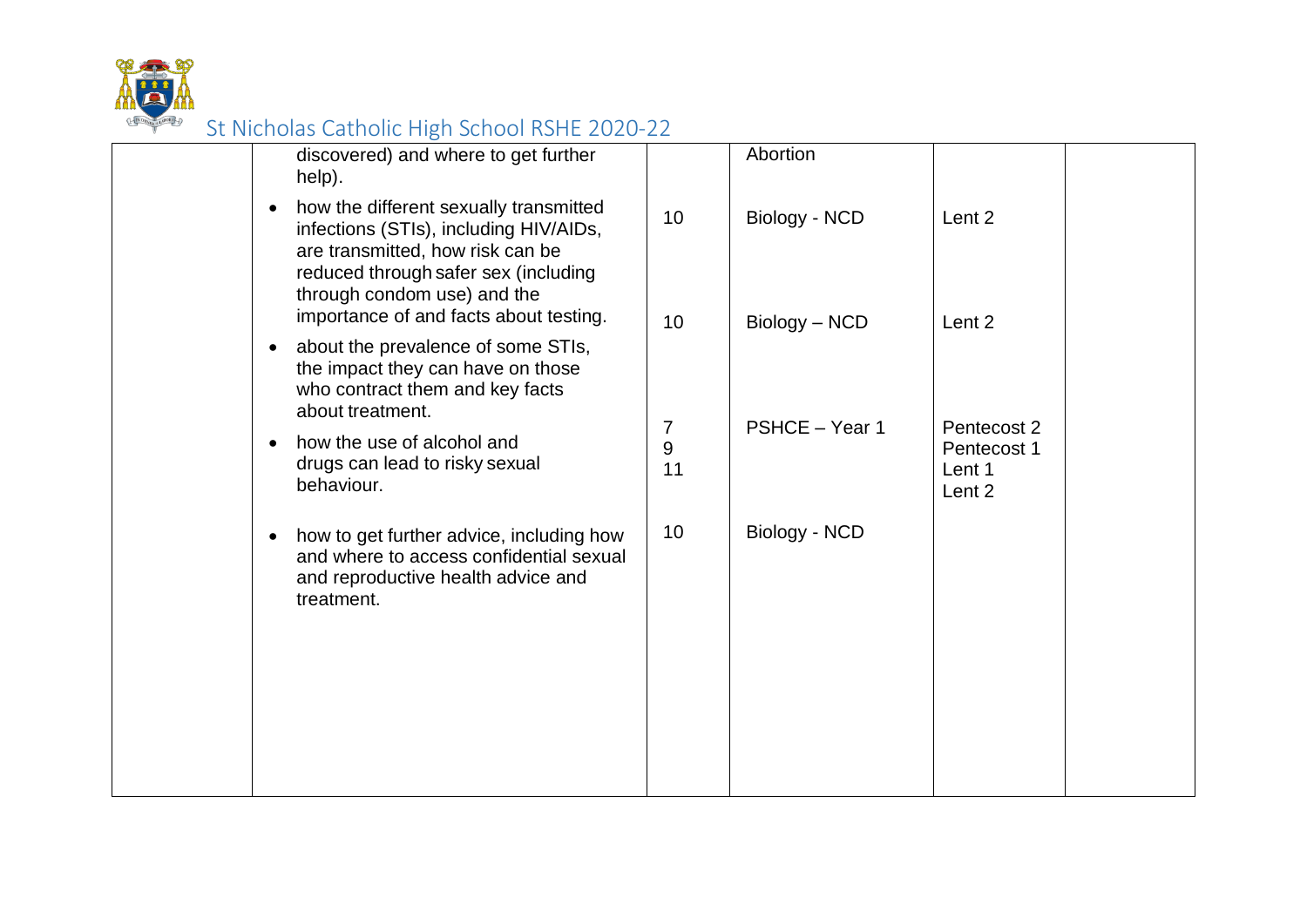

| <b>Mental</b><br>wellbeing | Students should know<br>how to talk about their emotions<br>accurately and sensitively, using<br>appropriate vocabulary.                                  | All<br>8 | Space<br>Sacred<br>World Mental Health<br><b>Awareness Week</b><br>Sacred Space -<br>Anti-Bullying week<br><b>Sacred Space</b><br>Mental<br>Health<br>Awareness week<br><b>RSHE</b><br><b>TENTEN:Feelings</b> | Advent 1<br>Advent 2<br>Pentecost 1<br>Lent 1 |  |
|----------------------------|-----------------------------------------------------------------------------------------------------------------------------------------------------------|----------|---------------------------------------------------------------------------------------------------------------------------------------------------------------------------------------------------------------|-----------------------------------------------|--|
|                            | that happiness is linked to being<br>connected to others.                                                                                                 | 12       | <b>SME</b>                                                                                                                                                                                                    | Advent 1                                      |  |
|                            | how to recognise the early signs of<br>mental wellbeing concerns.                                                                                         | 8        | <b>PSHCE Year 1</b>                                                                                                                                                                                           | Pentecost 2<br>Lent 1                         |  |
|                            | common types of mental ill health (e.g.<br>anxiety and depression).                                                                                       | 9        | <b>PSHCE Year 1</b>                                                                                                                                                                                           |                                               |  |
|                            | how to critically evaluate<br>when<br>something they do or are involved in has<br>a positive or negative effect on their own<br>or others' mental health. | 10       | <b>PSHCE</b>                                                                                                                                                                                                  | <b>Mission Day</b>                            |  |
|                            | the benefits and importance of physical                                                                                                                   | 12       | <b>SME</b>                                                                                                                                                                                                    | Advent 1                                      |  |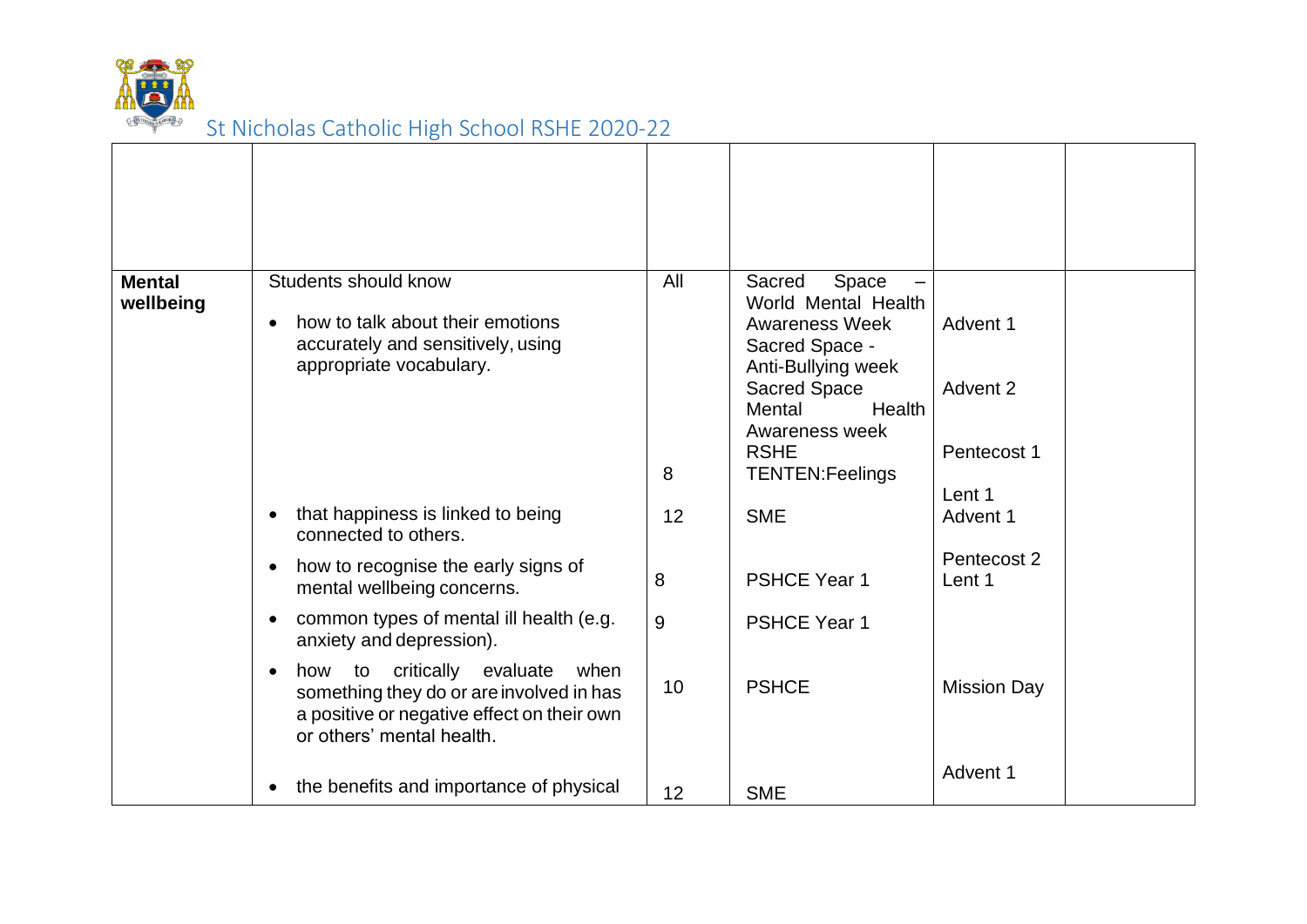

| <b>Internet</b><br>safety and | exercise, time outdoors, community<br>participation and voluntary and service-<br>based activities on mental wellbeing and<br>happiness<br>Students should know                                                                                             |                     |                                                                                                                     |                       |  |
|-------------------------------|-------------------------------------------------------------------------------------------------------------------------------------------------------------------------------------------------------------------------------------------------------------|---------------------|---------------------------------------------------------------------------------------------------------------------|-----------------------|--|
| harms                         | the similarities and differences<br>between the online world and<br>the physical world, including: the<br>impact of unhealthy or<br>obsessive comparison with<br>others online (including through<br>setting unrealistic expectations<br>for body image),   | $\overline{7}$<br>8 | RSHE TENTEN: My<br>life on screen<br><b>RSHE</b><br><b>TENTEN:</b><br><b>Think</b><br>before<br>you<br>share        | Pentecost 1<br>Lent 2 |  |
|                               | how people may curate a<br>specific image of their life<br>online, over-reliance on online<br>relationships including social<br>media, the risks related to online<br>gambling including the<br>accumulation of debt, how<br>advertising and information is | 8<br>$\overline{7}$ | <b>TENTEN:</b><br><b>RSHE</b><br><b>Think</b><br>before<br>you<br>share<br><b>RSHE TENTEN: My</b><br>life on screen | Lent 2<br>Pentecost1  |  |
|                               | targeted at them and how to be<br>a discerning consumer of<br>information online.<br>how to identify harmful behaviours<br>online (including bullying, abuse or<br>harassment) and how to report, or find                                                   | All<br>8            | <b>RSHE</b><br><b>TENTEN:</b><br>Appreciating<br><b>Difference</b><br><b>Tough Relationship</b>                     | Advent 2<br>Lent 2    |  |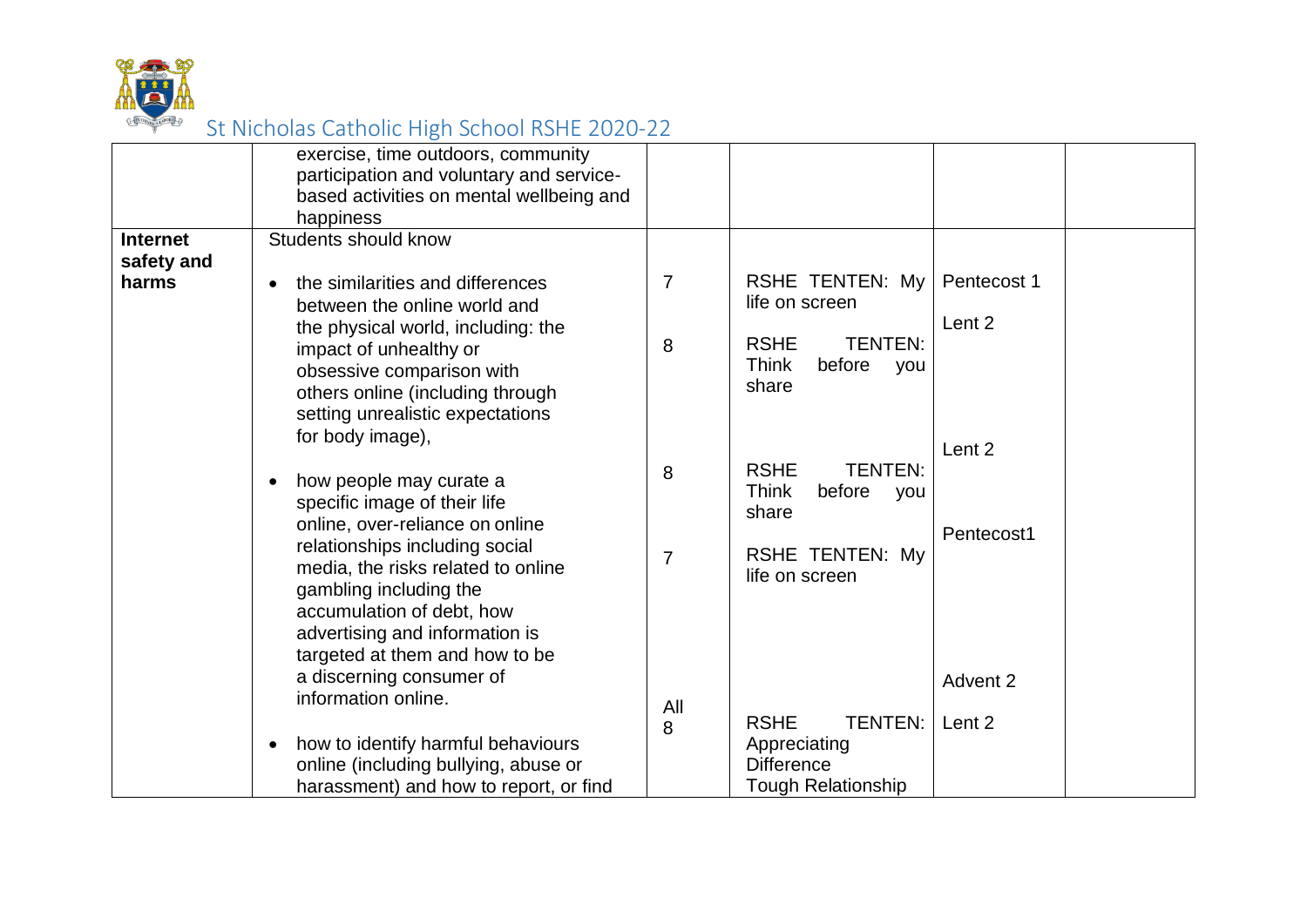

|                               | support, if they have been affected by<br>those behaviours.                                                                                                                                                             |                |                                            |                                          |
|-------------------------------|-------------------------------------------------------------------------------------------------------------------------------------------------------------------------------------------------------------------------|----------------|--------------------------------------------|------------------------------------------|
| <b>Physical</b><br>health and | Students should know                                                                                                                                                                                                    |                |                                            |                                          |
| fitness                       | the positive associations between<br>$\bullet$<br>physical activity and promotion of<br>mental wellbeing, including as an<br>approach to combat stress.                                                                 | $\overline{7}$ | RSHE TENTEN: Self   Advent 1<br>Esteem     |                                          |
|                               | the characteristics and evidence of<br>$\bullet$<br>what constitutes a healthy lifestyle,<br>maintaining a healthy weight, including<br>the links between an inactive lifestyle<br>and ill health, including cancer and | 9              | Science<br>Non-<br>communicable<br>disease | Varies - see<br>dept<br>schedule         |
|                               | cardio- vascular ill-health (Yr 9 non-<br>communicable disease and Yr 10 mass<br>transport)                                                                                                                             | 10             | Biology<br>Mass<br>Transport               | Term 1                                   |
|                               | about the science relating to blood (but<br>$\bullet$<br>could be added), organ (Yr 10 mass<br>transport/Yr 11 Homesostasis                                                                                             | 10             | <b>Biology</b><br>Mass<br>Transport        | Term 1                                   |
|                               | separates only) and stem cell donation<br>(Yr 11 inheritance)                                                                                                                                                           | 11             | Biology -<br>Genetics<br>and Inheritance   | Term 1                                   |
| <b>Healthy</b><br>eating      | Students should know                                                                                                                                                                                                    |                |                                            |                                          |
|                               | how to maintain healthy eating and the<br>$\bullet$<br>links between a poor diet and health<br>risks (Yr 8 digestion and Yr 9 non-<br>communicable disease), including tooth                                            | 8              | Science - Digestion<br>and breathing       | Varies - see<br>dept.<br><b>Schedule</b> |
|                               | decay and cancer (mentioned in Yr 9<br>non-communicable disease but not v                                                                                                                                               | 9              | Science - NCD                              | As above                                 |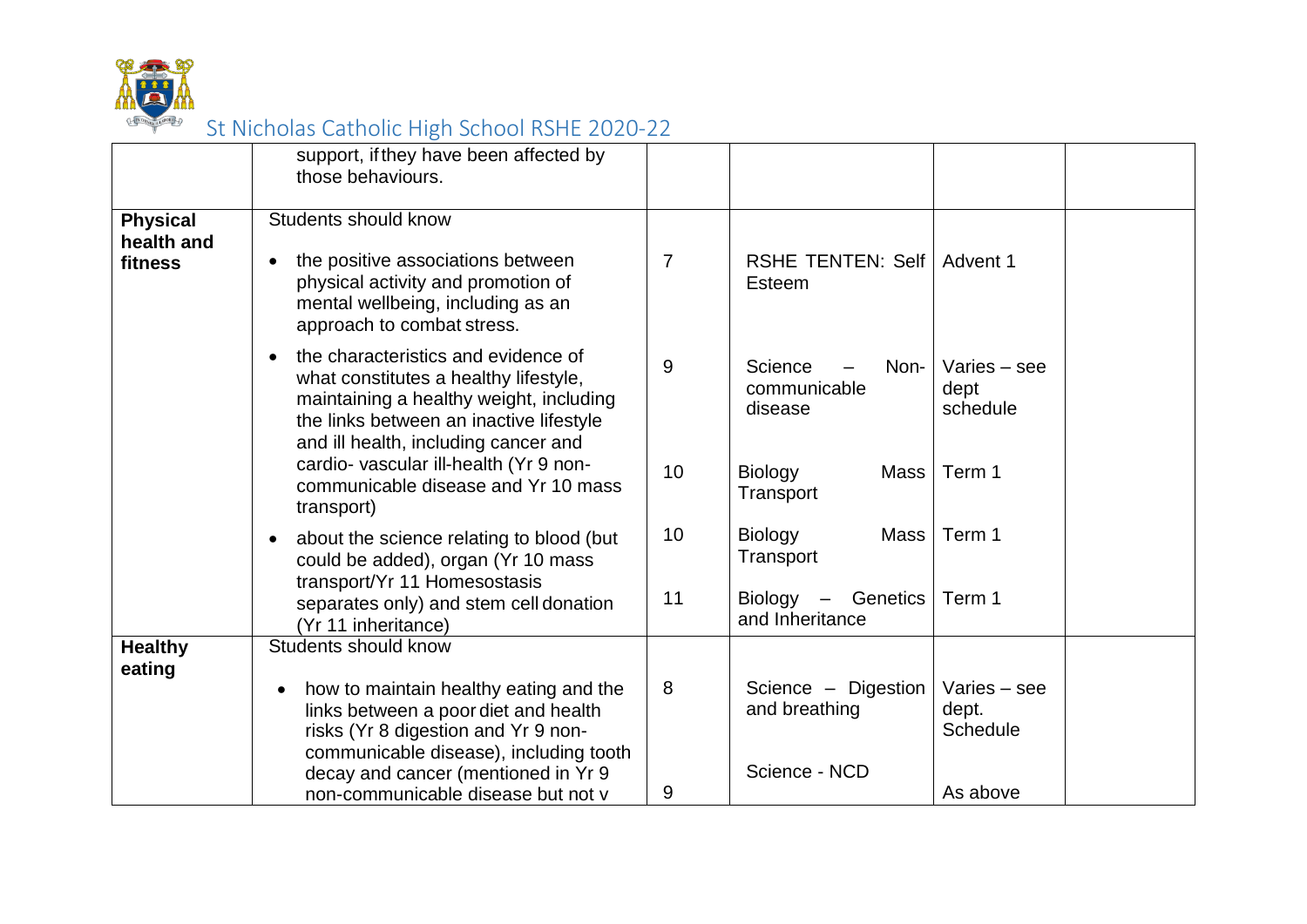

|                                  | detailed)                                                                                                                                                                                                                                                                                                   |    |                                            |                                    |
|----------------------------------|-------------------------------------------------------------------------------------------------------------------------------------------------------------------------------------------------------------------------------------------------------------------------------------------------------------|----|--------------------------------------------|------------------------------------|
| Drugs,<br>alcohol and<br>tobacco | the physical and psychological risks<br>associated with alcohol consumption<br>(Yr 9 non communicable disease) and<br>what constitutes low risk alcohol<br>consumption in adulthood( but could be<br>added to Yr 9 non-communicable<br>disease)                                                             | 9  | Science - NCD                              | Varies $-$<br>see dept<br>schedule |
|                                  | the physical and psychological<br>consequences of addiction,<br>including alcohol dependency.                                                                                                                                                                                                               | 10 | <b>PSHCE Year 1</b><br><b>PSHCE Year 1</b> | Pentecost 2<br>Pentecost 2         |
|                                  | awareness of the dangers of drugs<br>which are prescribed but still present<br>serious health risks.<br>the facts about the harms from<br>smoking tobacco (particularly the link<br>to lung cancer) (Yr 9 non-<br>communicable disease), the benefits<br>of quitting and how to access support<br>to do so. | 9  | Science - NCD                              | Varies $-$<br>see dept<br>schedule |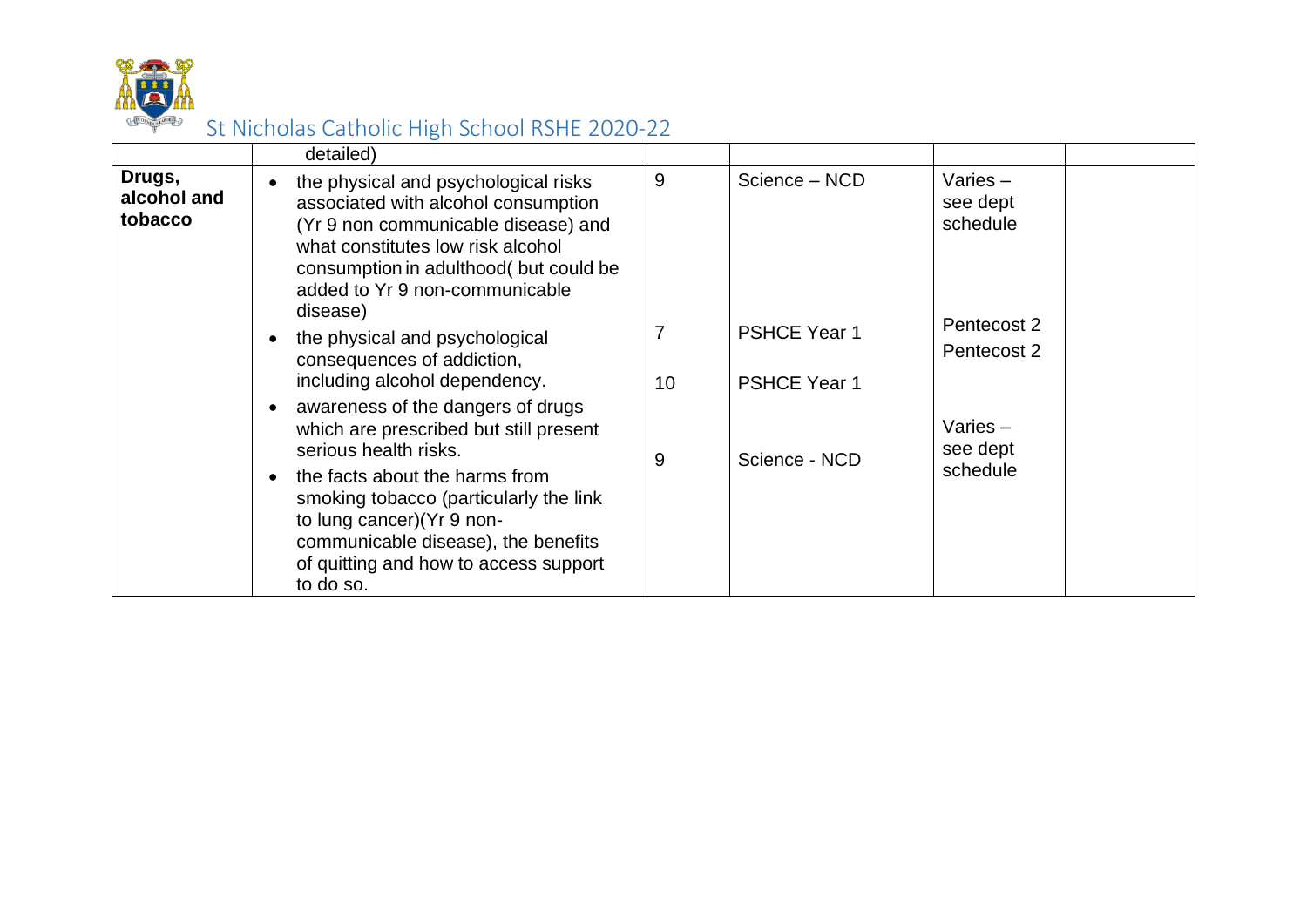

| <b>Health and</b> | Students should know                                                                                                                                                                                |                |                                           |                      |  |
|-------------------|-----------------------------------------------------------------------------------------------------------------------------------------------------------------------------------------------------|----------------|-------------------------------------------|----------------------|--|
| <b>Prevention</b> |                                                                                                                                                                                                     |                |                                           |                      |  |
|                   | about personal hygiene, germs including<br>$\bullet$<br>bacteria, viruses, how they are spread,<br>treatment and prevention of infection,<br>and about antibiotics. (Yr 10<br>communicable disease) | 10             | <b>Biology</b><br>communicable<br>disease | Autumn 2<br>Advent 1 |  |
|                   | about dental health and the benefits of<br>good oral hygiene and dental flossing,<br>including healthy eating and regular<br>check-ups at the dentist.                                              | $\overline{7}$ | <b>PSHCE Year 1</b>                       | Pentecost 2          |  |
|                   | (late secondary) the benefits of regular<br>self-examination and screening.                                                                                                                         | $9\,$          | <b>PSHCE Year 1</b>                       |                      |  |
|                   | the facts and science relating to<br>immunisation and vaccination. (Yr 10<br>communicable disease)                                                                                                  | 10             | <b>Biology</b><br>communicable<br>disease | Term 2               |  |
|                   | the importance of sufficient good quality<br>sleep for good health and how a lack of<br>sleep can affect weight, mood and ability<br>to learn.                                                      | 10             | <b>PSHCE Year 1</b>                       | Lent 2               |  |
|                   |                                                                                                                                                                                                     |                |                                           |                      |  |